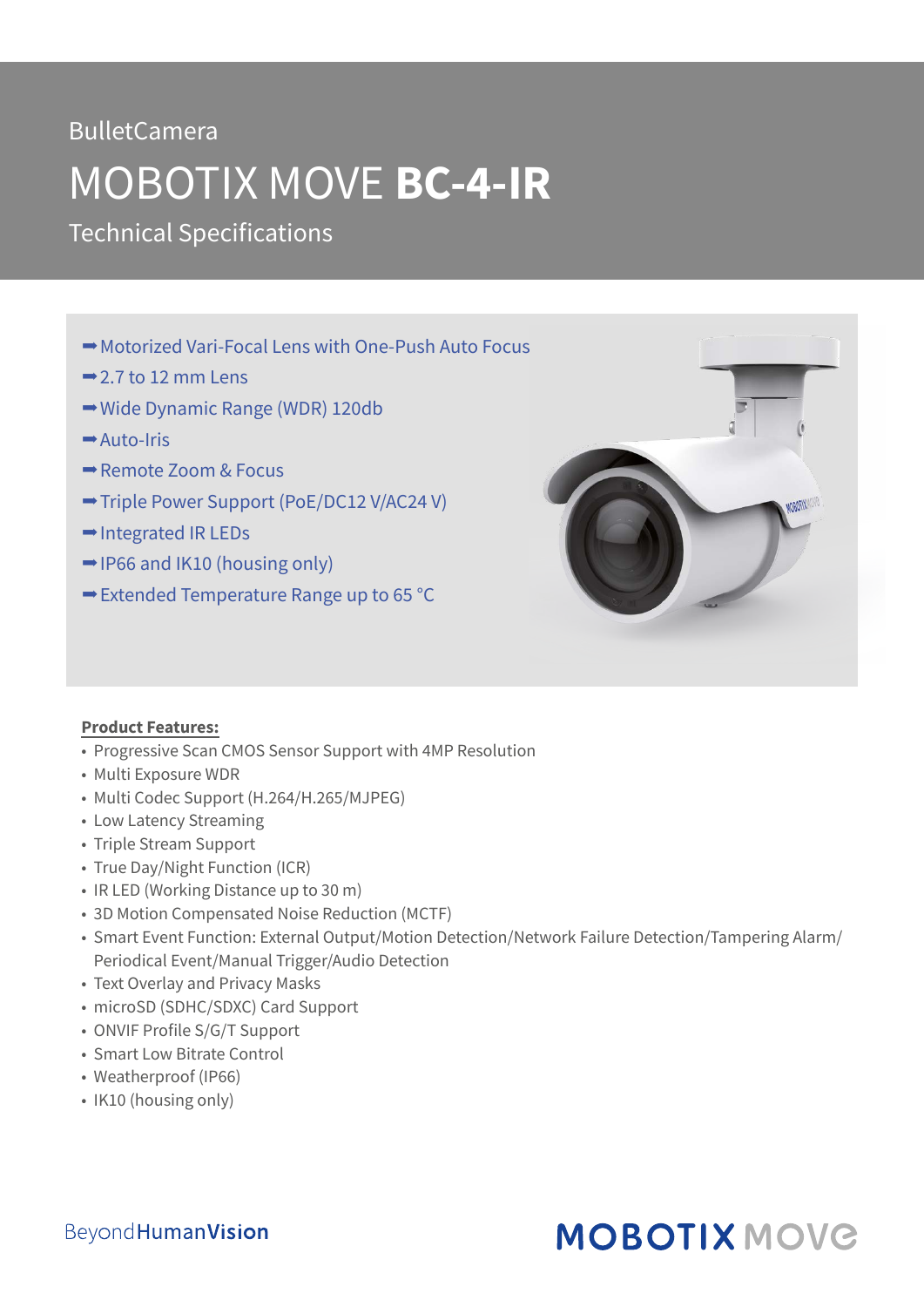#### **Auto Focus**

The MOBOTIX MOVE BulletCamera BC-4-IR can perform fast, reliable auto focus and can adapt to different indoor and outdoor scenes through its unique algorithm. As auto focus can be done by camera itself, no on-site focus adjustment is required.



#### **4MP WDR**

The MOBOTIX MOVE BulletCamera BC-4-IR utilizes state of the art image processing technology, providing 4MP resolution high quality video. Its WDR capability captures more image detail under challenging light conditions, such as entrance area, warehouse loading bay or parking lot.



#### **Technical Specifications**

| <b>MOBOTIX MOVE BulletCamera BC-4-IR</b> |                                                                  |                          |  |  |
|------------------------------------------|------------------------------------------------------------------|--------------------------|--|--|
| <b>MOBOTIX Order Number</b>              | Mx-BC1A-4-IR                                                     |                          |  |  |
|                                          |                                                                  |                          |  |  |
| Image                                    | 4MP                                                              |                          |  |  |
| Sensor                                   | 1/3" Progressive CMOS                                            |                          |  |  |
| <b>Effective Pixels</b>                  | $H \times V = 2688 \times 1512$ (4MP)                            |                          |  |  |
|                                          |                                                                  |                          |  |  |
| Pixel Size                               | $2.0 \mu m$                                                      |                          |  |  |
| Frame Rate (Maximum)                     | H.264/H.265: WDR 4MP@30 fps + $d1@30$ fps<br>MJPEG: 1080p@30 fps |                          |  |  |
| Lens                                     |                                                                  |                          |  |  |
| Minimum Illumination                     | Color                                                            | $0.1$ lux                |  |  |
|                                          | B/W                                                              | $0.01$ lux               |  |  |
| Lens                                     | Motorized Vari-Focal Lens                                        | Focus, Zoom, P-Iris,     |  |  |
|                                          | Focal Length                                                     | F1.7, 2.7 to 12 mm       |  |  |
|                                          | Horizontal (Field of View)                                       | 103° (Wide), 35° (Tele)  |  |  |
|                                          | Vertical (Field of View)                                         | 53 ° (Wide), 23 ° (Tele) |  |  |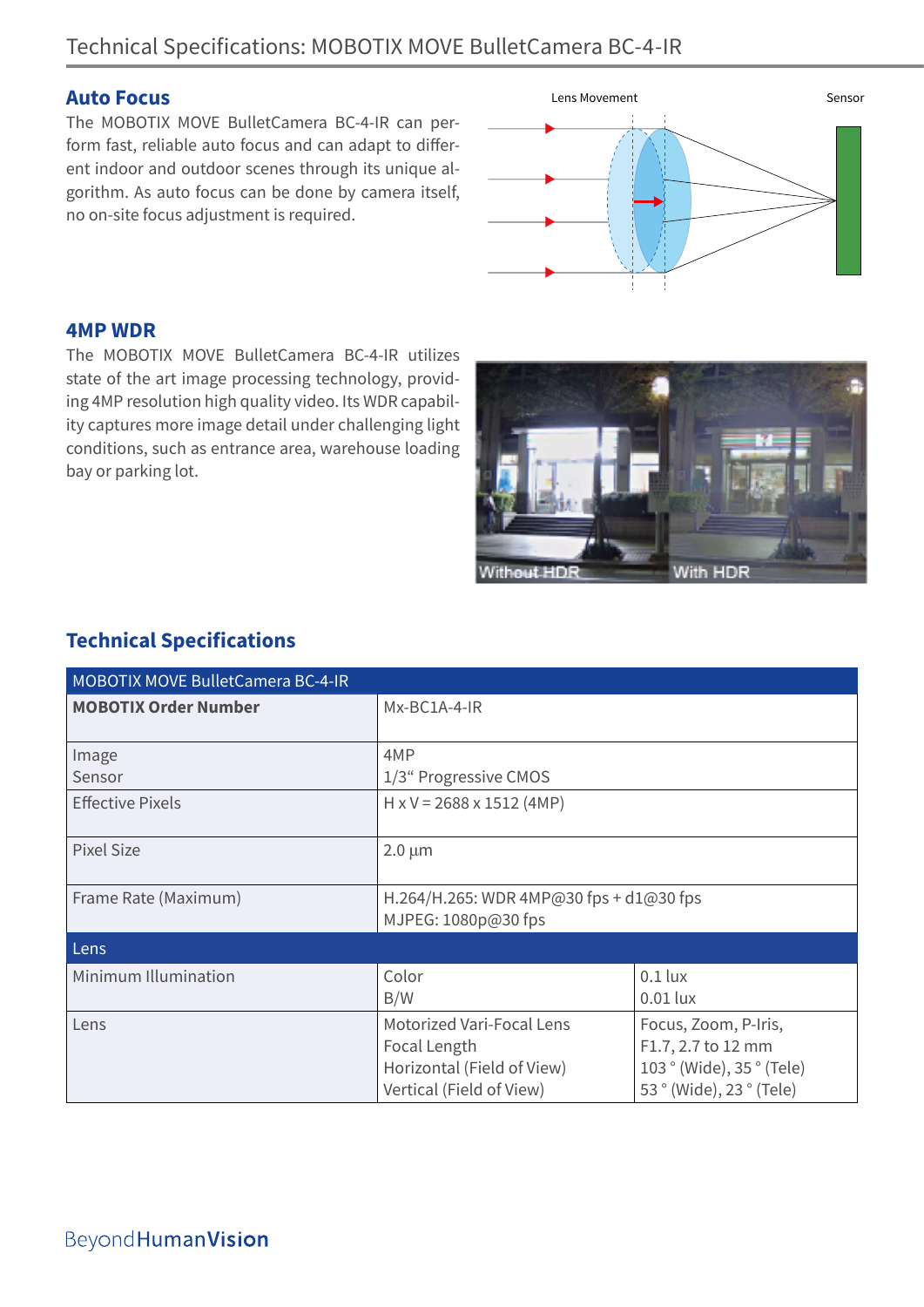

| Camera                             |                                                                                                                                                                  |  |
|------------------------------------|------------------------------------------------------------------------------------------------------------------------------------------------------------------|--|
| Day and Night                      | Automatically removable IR-cut Filter                                                                                                                            |  |
| <b>Shutter Time</b>                | 1 to 1/10K sec.                                                                                                                                                  |  |
| <b>WDR</b>                         | Yes                                                                                                                                                              |  |
| <b>EIS</b>                         | <b>No</b>                                                                                                                                                        |  |
| Zoom                               | Optical 4.4x, digital 10x                                                                                                                                        |  |
| Image<br>Settings                  | Color, Brightness, Sharpness, Contrast White Balance,<br>Exposure Control 2DNR, 3DNR, NR by Motion Masking,<br><b>Text Overlay</b>                               |  |
| <b>Corridor Mode</b>               | 90°, 180°, 270° Rotation                                                                                                                                         |  |
| Video Codec                        |                                                                                                                                                                  |  |
| Compression                        | H.264/H.265/MJPEG                                                                                                                                                |  |
| Streaming                          | Up to 3 individually configurable Streams in<br>H.264/H.265/MJPEG Configurable Resolution/Frame<br>Rate/Bandwidth LBR/VBR/CBR in H.264/H.265                     |  |
| <b>Audio Codec</b>                 |                                                                                                                                                                  |  |
| Compression                        | G.711/G.726/AAC/LPCM                                                                                                                                             |  |
| Streaming                          | 2-Way                                                                                                                                                            |  |
| Audio Input                        | Line in                                                                                                                                                          |  |
| <b>Audio Output</b>                | Line out                                                                                                                                                         |  |
| <b>Network</b>                     |                                                                                                                                                                  |  |
| Interface                          | 10/100 Mbps Ethernet                                                                                                                                             |  |
| Security                           | User Authentication/HTTPS/IP Filter/IEEE 802.1x                                                                                                                  |  |
| Supported<br>Protocols             | ARP, PPPOE, IPv4/v6, ICMP, IGMP, QoS, TCP, UDP, DHCP,<br>UPnP, SNMP, SMTP, RTP, RTSP, HTTP, HTTPS, FTP, NTP,<br>DDNS, SMBv2                                      |  |
| <b>ONVIF</b>                       | Profile S/G/T conformant                                                                                                                                         |  |
| <b>System Integration</b>          |                                                                                                                                                                  |  |
| Analytics<br><b>Event Triggers</b> | Motion Detection/Tampering/Audio Detection<br>External Input, Analytics, Network Failure Detection,<br>Periodical Event, Manual Trigger                          |  |
| <b>Event Actions</b>               | <b>External Output Activation</b><br>Video and Audio Recording to Edge Storage<br>File Upload:<br>FTP, Network Share and Email Notification:<br>HTTP, FTP, Email |  |

## **MOBOTIX MOVG**